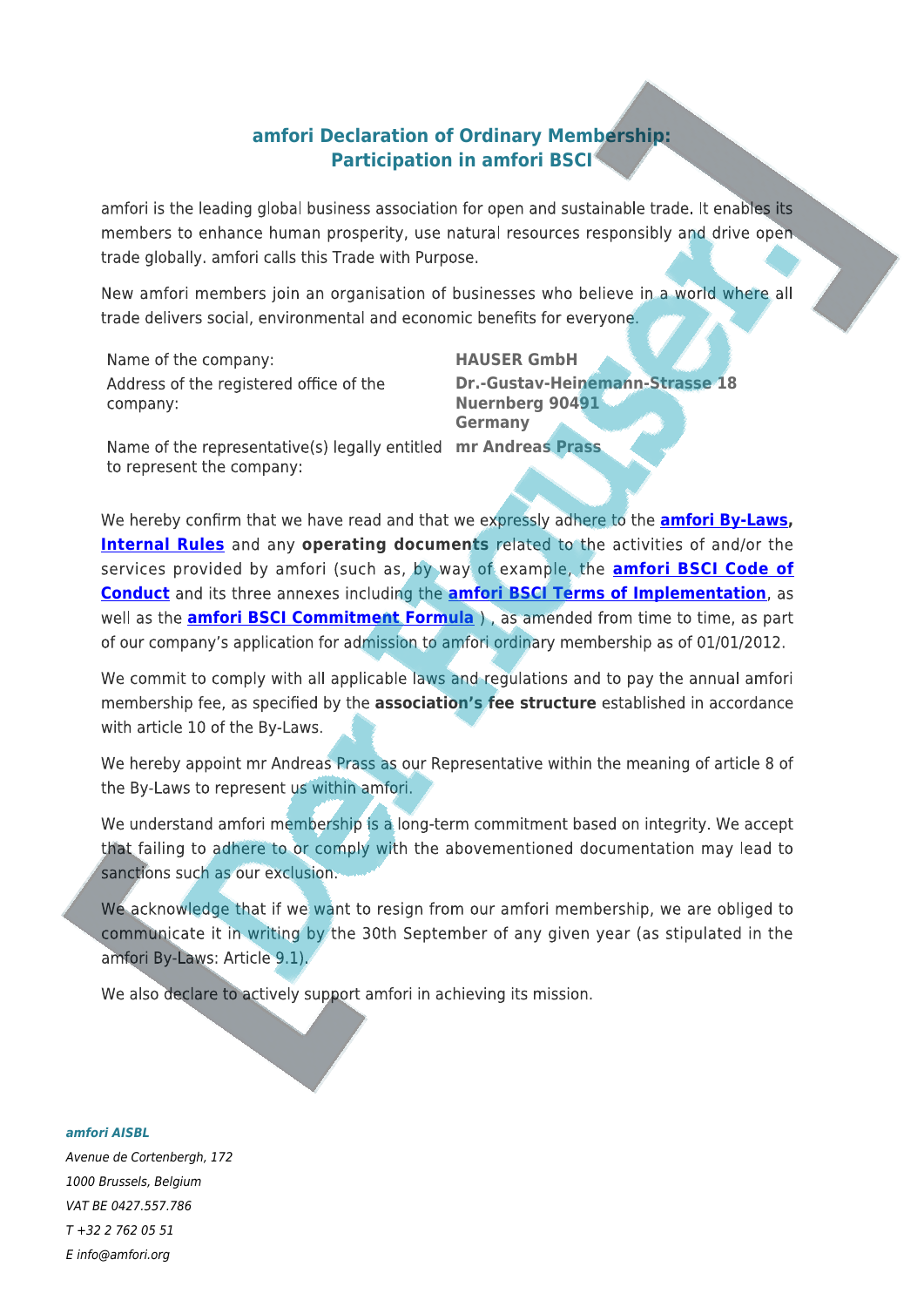Finally, we explicitly accept that amfori and its directors, officers, employees or agents shall not be liable vis-à-vis our company for any damage(s) of any kind (e.g. whether losses, debts, liabilities, costs, claims, actions, demands, expenses, or charges) (i) caused by amfori or its directors, officers, employees or agents in direct or indirect relation to its obligations or activities, or (ii) indirectly or indirectly arising out of or in connection with our membership, with the sole exception of fraud.

## **Competition law disclaimer**

We understand that it is a member's sole responsibility when interacting with competitors to ensure that it complies at all times with all applicable competition laws.

Competition laws prohibit inter alia certain exchanges of information and certain agreements and concerted practices between competitors.

amfori is not responsible and cannot be held liable for (i) any exchanges of information, agreements or concerted practices between members or (ii) its activities or services.

If in doubt, each member must immediately seek competition law advice.

| (Place, Date)   |                                                                                            |  |
|-----------------|--------------------------------------------------------------------------------------------|--|
| (Signature) (*) |                                                                                            |  |
|                 | (*) The signatory(ies) must demonstrate that he/she/they validly represent(s) the company. |  |

#### *amfori AISBL*

*Avenue de Cortenbergh, 172 1000 Brussels, Belgium VAT BE 0427.557.786 T +32 2 762 05 51 E info@amfori.org*